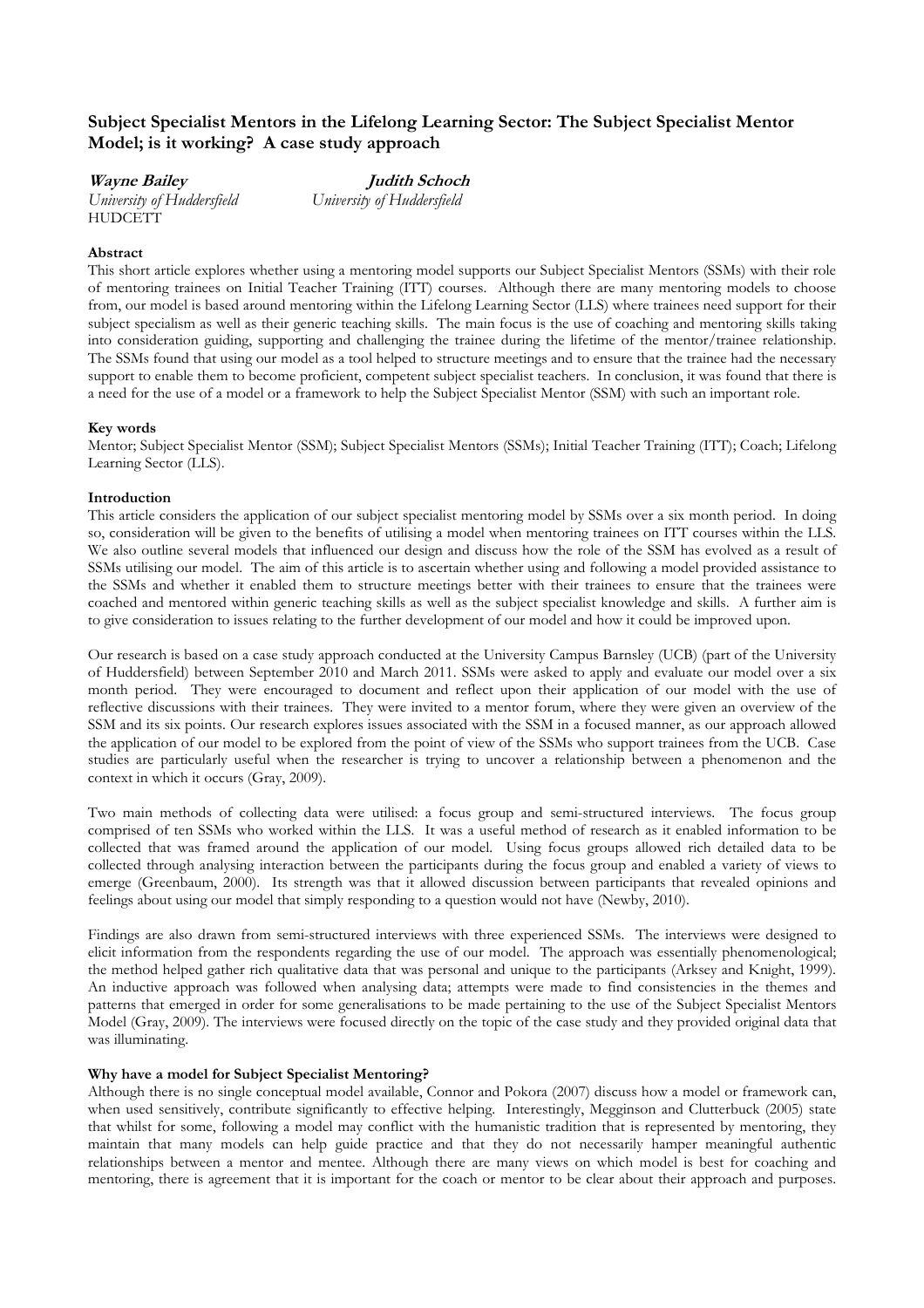This could be a pastoral role or inducting and guiding new teachers into the organisation as a point of contact away from the line manager or working alongside the trainee to motivate and challenge them.

Subject Specialist Mentoring is an intentional helping activity which requires a mixture of a task-oriented focus and supporting activities (Clutterbuck, 2004). There are times when the SSM will guide their trainee through working within their organisation and help guide them with subject specialist pedagogy. SSMs will also offer their trainee challenges to enhance their development as a teacher and/or subject specialist. They will also make sure that support is inherent throughout the relationship and that rapport and more empathetic skills are constantly developed (Wallace and Gravells, 2007). SSMs help trainees to articulate and achieve their objectives, to enable trainees to learn about themselves and become reflective practitioners. They motivate, encourage action and are agents of change, developing new skills or a change in behaviour to improve teaching. In order to help facilitate these helping activities we devised our model. Our model (see Fig. 1) views the SSM as a facilitator of learning, whose role is to provide the right conditions to enable trainees to develop by ensuring that they show interest, respect and empathy towards their trainee (Brockbank, 2006; Connor and Pokora, 2007). SSMs draw on all six points of our model during the SSM/trainee relationship. We view the core skill of a SSM as needing to have sufficient sensitivity to their trainee's needs to respond with the most appropriate points of our model (Clutterbuck, 2004).

Given the potential complexities involved in the SSMs' role we intend to review, develop and/or adapt our model (Fig. 1) based on primary research undertaken with current SSMs.



#### Models that influenced our Subject Specialist Mentor Model

Clearly, no one model of mentoring supersedes all others, and in fact as mentors we are encouraged to select and use different models/strategies that are appropriate to the situation in which we find ourselves (Butcher, 2003). Mentoring has been described as a multiplicity of roles that can often include the difficulty of assessing the trainee's progress, particularly whilst carrying out subject specialist observations, as well as being their guide and support (Orland-Barak and Yinon, 2005; Bray and Nettleton, 2007). With this in mind, our model and the development of our model on which this article is based owes much to research into the role of subject specialist mentoring and various models of mentoring. In reviewing the models that influenced our model acknowledgement must initially be given to Clutterbuck's four basic styles of helping. When carrying out original research with our SSMs and our trainees in 2009 it became clear that trainees wanted a SSM who offered support, advice and guidance, as well as somebody who could build rapport easily, coach, listen and guide them. Equally, SSMs saw their role as offering regular support to their trainee, as well as gaining their confidence. Reference was also made to making trainees aware of bureaucratic institutional and cultural issues within their organisation (Bailey and Schoch, 2010). Clutterbuck's model appeared to fit both the needs of the SSM and the requirements of our trainees to some extent.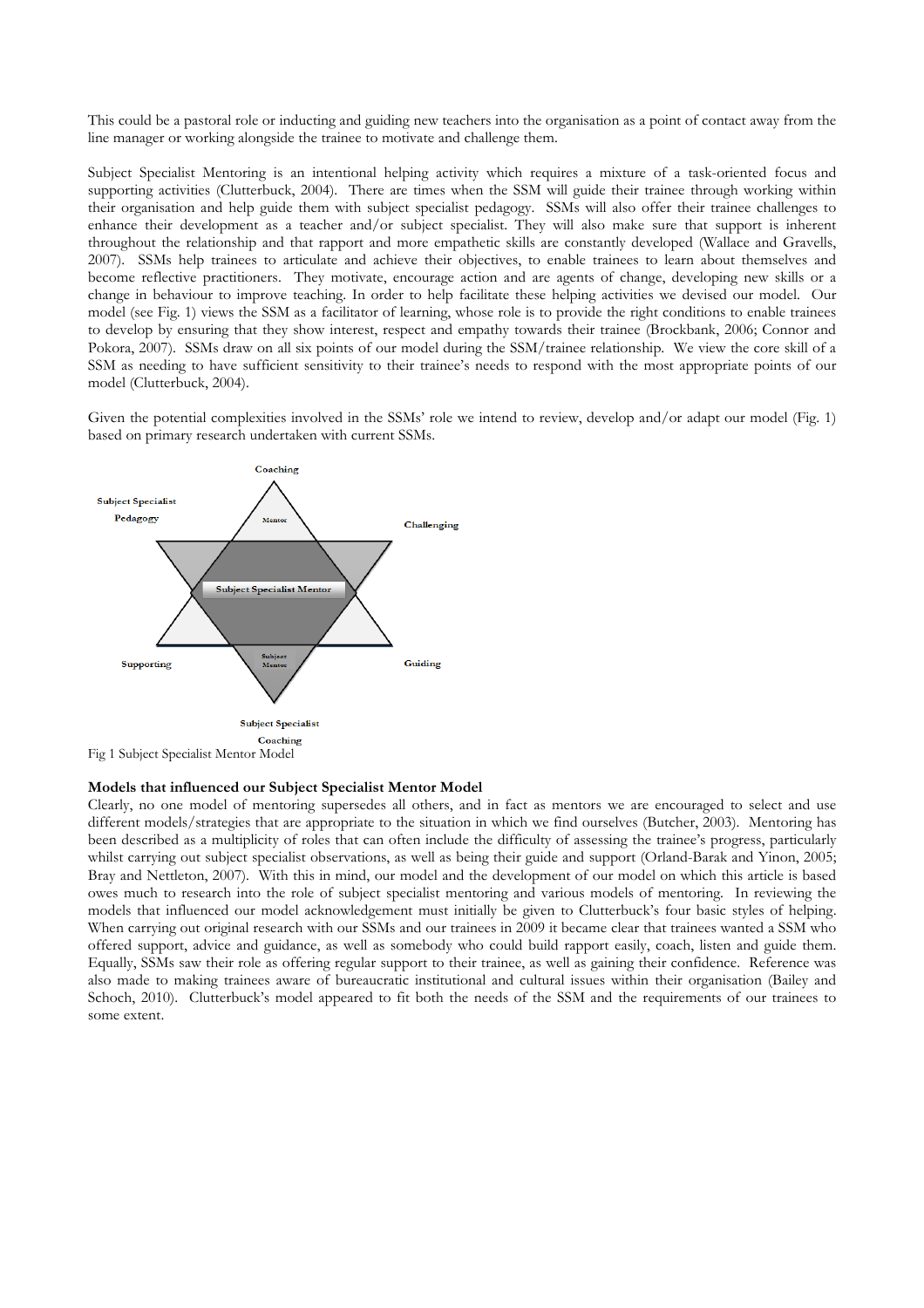

Fig. 2 Clutterbuck, 2004: p.19

Clutterbuck (2004) describes his model as being both simple and inclusive, with all helping behaviours fitting into the broad dimensions outlined above. He contends that an effective mentoring relationship requires a mixture of a task-oriented focus (challenge or stretching) and supporting behaviours (nurturing). When discussing coaching he makes reference to four basic styles of coaching which range from the highly directive to more simulative, learner-driven approaches. Counselling in this context is linked to support and learning, and acting as a sounding board. It is viewed as a relatively nondirective means of helping. Networking is an important element, as this enables mentees to find out what they need to know; the aim is to help make mentees develop self-resourcefulness by making them aware of the plethora of influences and information resources available to them. Finally, Clutterbuck discusses guiding and acting as a guardian, and how being a guide/guardian has a relatively strong element of being a role model attached to it. Clutterbuck's model is looked at in more depth by Clutterbuck and Sweeney (2005) (Fig. 3).



Fig. 3 Clutterbuck and Sweeney, 2005: p.8

This model illustrates that on the coaching line the mentor may act as a collaborator, as a goal-setter helping the mentee set his/her own goals, and as a challenger pushing them to think more deeply about issues and being a critical friend. On the networking line they discuss how mentors are involved in being a bridge (giving the mentee an introduction) and a catalyst (stimulating them to build their own networks). On the counselling line, behaviours include listening and being a sounding board. Finally, on the guardian line, the mentor may be a guide, giving advice, or a role model (Clutterbuck and Sweeney, 2005).

When developing our model we also gave consideration to the balance given between challenge and support as this is a particularly important element of the mentoring relationship (McNally and Martin, 1998; Butcher, 2002; Bailey et al, 2010; Bailey and Schoch, 2010). This balancing act has been discussed by several authors; although it is the work of Daloz (1986) (Fig. 4) which helped influence the development of our model.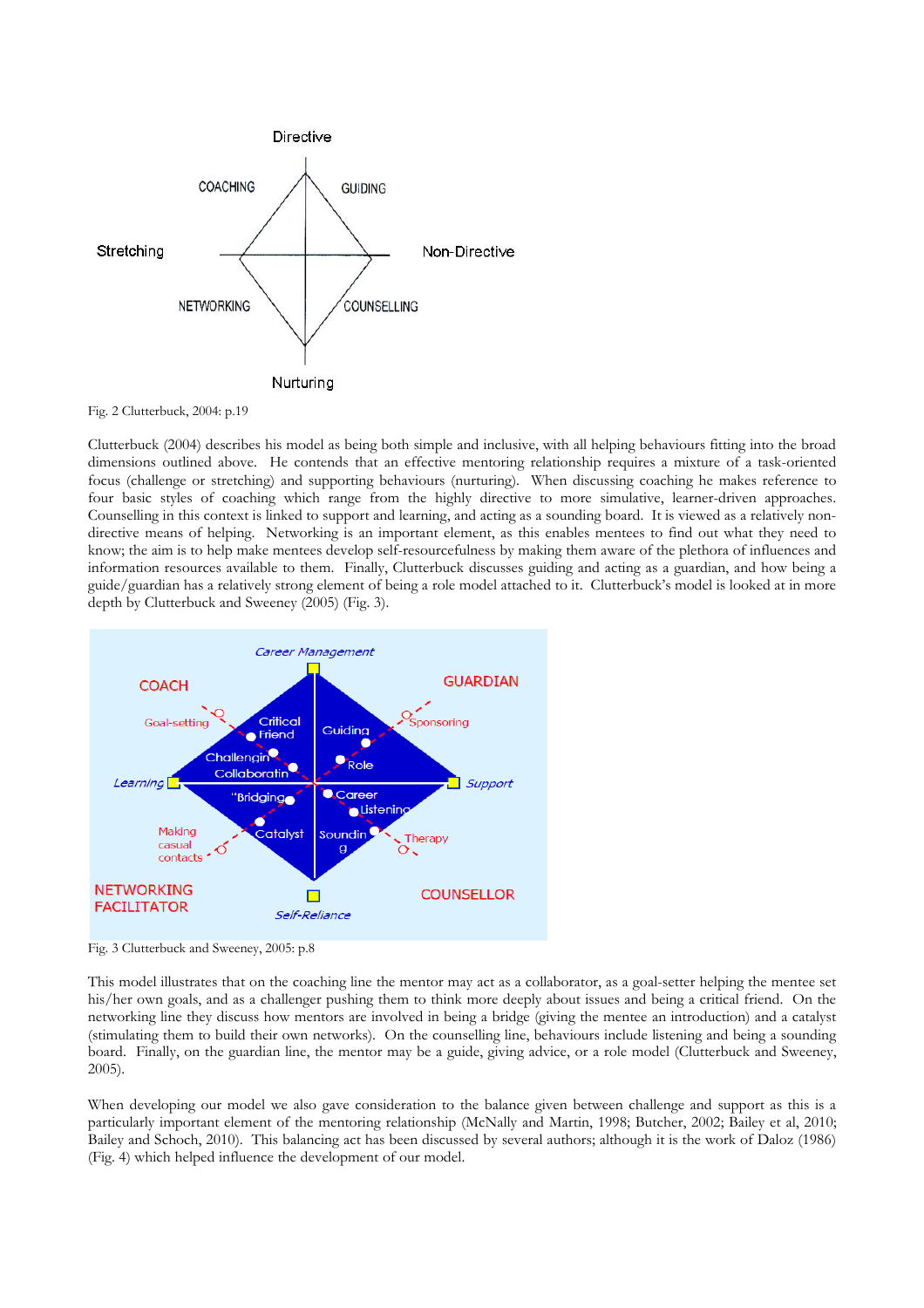

Fig. 4 Daloz, 1986: p.208

Daloz (1986) contends that too much challenge without support can lead to the trainee withdrawing or retreating due to a lack of trust between trainee and mentor. In contrast, support without challenge does nothing more than confirm the status quo with the trainee's development slowing down (Butcher, 2002). Given the varying experience and needs of our trainees, they would require the appropriate amount of each to ensure that they continue to develop, not only through their Initial Teacher Training, but throughout their career. The more experienced trainees may require and expect greater challenge from their SSM. In comparison, novice trainees may need more support than challenge in the first instance, with more challenge being introduced as the trainee develops and grows. According to Butcher, (2002: p. 206)

'There can be little doubt that students need mentor support as they are trained to become effective post-16 teachers. It is my contention they need the elusive strategy of challenge too.'

(Butcher, 2002: p. 206)

The work of Halai (2006) also influenced our model. Her findings made reference to a mentor as an 'expert-coach', 'a critical friend' and a 'subject specialist'. She gives examples of the expert coach discussing particular strategies for teaching, which might include teacher talk or the use of questioning technique to enhance student understanding. Subsequently she discusses how:

'The mentor's role appeared to be that of an expert proposing innovative instructional approaches to the mentees and encouraging their professional growth through reflection on the process of change initiated.'

(Halai, 2006: p. 704)

Halai (2006) also points out that as a critical friend the mentor, although supportive, encourages the mentee to take a critical stance towards their practice. There was also evidence of an element of reciprocity brought into the mentor-mentee relationship. The concept of subject matter knowledge was given significant focus, with reference being made to the positive impact mentors made on mentees' subject knowledge. Mentors were perceived as subject specialists with a sound knowledge and understanding of subject content, which is something SSMs should possess.

#### Findings

### Common themes (forum)

It is evident from our findings from the focus group that the SSMs are coaching with regard to generic teaching skills and subject specialist support, as well as guiding with regard to departmental and organisational issues as basic as photocopying and ordering stationery (Bray and Nettleton 2007). They stated that their trainees, particularly during the first year of an inservice course, had expectations that the mentor would coach and instruct the trainees by giving them answers to their problems and telling them what to do, both in the meetings and also through telephone and e-mail discussions. SSMs new to the role felt more comfortable with the coaching part of our model by giving them instructions on what to do and how to do it. They then felt as they became more confident with their role they were able to support the trainee more by not necessarily giving instructions, but giving support to help the trainee come to their own decision and ultimately having a greater understanding of coaching and mentoring, and the ability to use different points of our model as necessary. The SSMs occasionally had difficulty with challenging their trainees to enable them to address any issues themselves with support from the SSM. During this research the SSM had a deeper understanding of their role and saw it as an essential part of the trainee teachers' course in order for them to develop. They appreciated the need to not only support and guide their trainees, but also to challenge them. Whilst training mentors over several years it had become apparent through feedback from the SSMs that whilst offering support and guidance to their trainees they had not consciously challenged them as well as they might. Incorporating challenge into our model appears to have helped SSMs become more conscious about ensuring that they were challenging their trainees.

The SSMs who took part in this research had undertaken the university's basic mentor training and had been given mentor handbooks and training materials which included looking at several models of mentoring, for example Clutterbuck's developmental model and four basic styles of helping model (2004), as well as access to reading materials such as books, journals and websites for extra help and support. All of the SSMs stated that using our model had helped them focus the support they were giving to their trainees and provided a framework for them to work with. They were developing a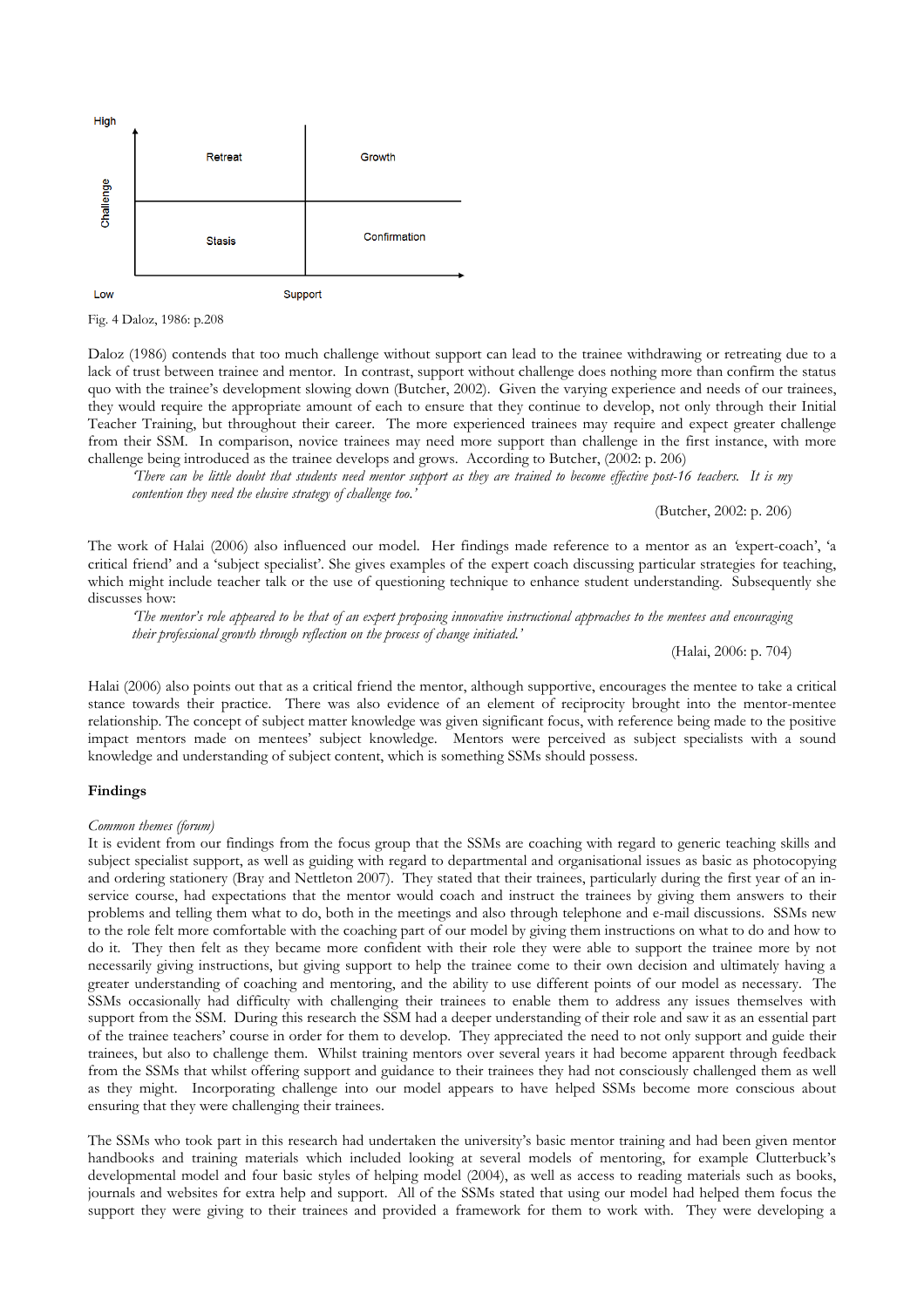sounder understanding of the differences between coaching and mentoring, and also coaching and mentoring within their subject specialisms. The findings below were how the SSMs had understood the points of our model and how they were addressing these with their trainees, and had used the points of the model as follows:

Coaching to allow the trainee to progress in practice, for example, classroom management and using the interactive whiteboards. Coaching with regard to what is happening in the classroom and giving examples of how the trainee could develop their teaching skills to inform them of how to improve their practice. Interestingly, what was also within this was the setting of ground rules and the structure of the mentor/trainee meetings which then helped the trainee when setting ground rules with their own students.

Challenge the trainee through the feedback that is given to them during mentor observations. Challenging the trainee through teaching at different levels within their own subject specialism and also teaching their subject within different departments where possible.

Guiding had originally been seen as something that all mentors did naturally, however, after the use of our model it was interesting that some of the SSMs had forgotten to help their trainees with organisational and departmental policies and issues.

Support, encouragement, empathy (remembering what it was like to be a trainee teacher) and reassurance. Supporting the trainee with regard to priorities; teaching and completing coursework for the Initial Teacher Training course. Providing support to overcome the challenges and improve their practice, for example, one mentor discussed the challenge he had set for his trainee of teaching for several lessons without using PowerPoint.

Subject specialist pedagogy: subject specialist coaching was used throughout the mentor/trainee relationship which often began with helping the trainee with the subject knowledge, giving them subject specialist resources to use and books to read in order to develop their own teaching resources. Once the trainees were more confident with this then the SSMs were more able to mentor and challenge the trainees with regard to their subject specialist knowledge and pedagogy.

The only other model some of the mentors had made use of was Clutterbuck's four basic styles of helping (2004) which was discussed in the initial mentor training all SSMs had attended over the past three years. Some of the mentors were keen to look at other models when they were mentoring new trainees the following year and had expressed an interest in attending some mentor workshops to look at these in more depth.

One interesting mentoring system discussed at the forum was having more than one mentor, for example, if the trainee was teaching three levels then there would be a mentor for each level: one for Level 1, one for Level 2 and one for Level 3, and there may be an overall mentor. This system ensured that the mentor was stretched and challenged within different levels and from different mentors. Mentors feel that they can also be a role model for their mentee by identifying 'with their skills, knowledge and personality' (Cox, 2005: p. 404).

Several of the SSMs mentioned the fact that our model did not take into consideration the importance of reflective practice, although they could see that it was within each of the points. However, they did feel that if it was part of our model to be situated within the centre ensuring that reflective practice was discussed during the mentor/trainee meetings and to become an holistic part of our model.

### Common themes (interviews)

Interviews were held with three experienced SSMs who had a mix of pre- and in-service trainees to support. Interestingly the use of our model was different with each of the SSMs with regard to coaching and mentoring. One mentor made a comment that the majority of his time spent with his trainee was coaching with regard to generic teaching skills and for subject specialist knowledge. He then stated that it became difficult to move into the mentoring role as he believed the trainee still needed a coach. However, during the mentor/trainee meetings, they were able to use our model to set targets that were more challenging to the trainee and would enable them to develop more as a subject specialist teacher.

A mentor within a Further Education (FE) college had several trainees which were both pre- and in-service, and also mentored a trainee in an area that was not her subject specialism; however, it was her role within her department to mentor staff across two subject areas. Due to this conflict she was able to find a subject specialist to help within the mentoring role enabling this trainee to have two mentors. There were differences with the pre- and in-service trainees whereby in the first half of the year the pre-service trainees needed more support with their subject specialist knowledge as well as their teaching skills, whereas the in-service trainees had better subject knowledge. She commented that by using and applying our model she was able to better understand and explain reasons for having a SSM. During her meetings with her trainee our model was the focal point and discussions took place around this. To begin with they looked at each point in our model and broke down their understanding of this before being able to see it as a whole.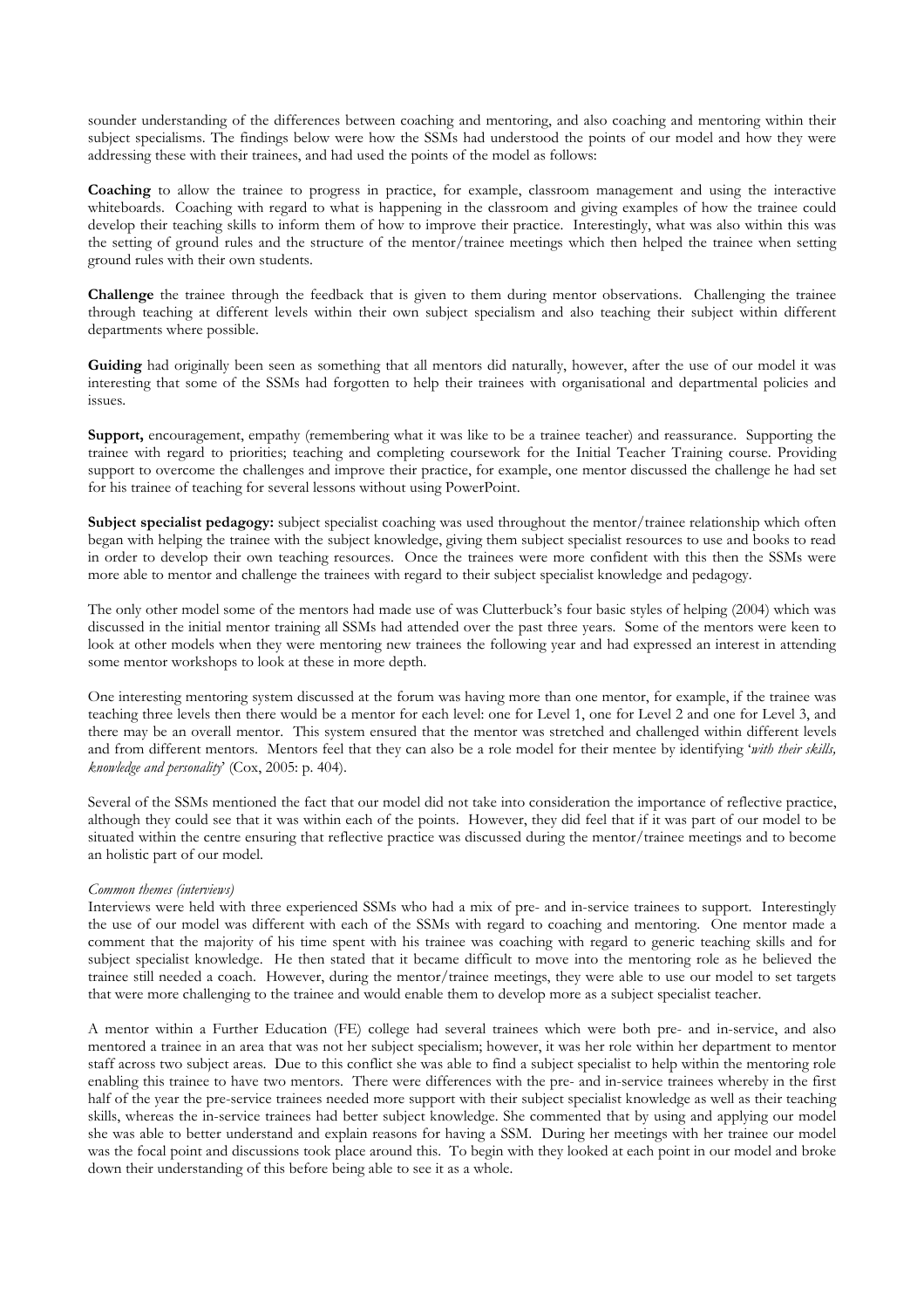All SSMs stated that using our model had given them a focus and a framework for their mentor/trainee meetings and had enabled them to set specific targets that were for both generic teaching skills and updating subject specialist knowledge and skills. They were also able to more easily distinguish between when it was necessary to coach and/or to mentor, guide, support and challenge through the mentor/trainee meetings and discussing each point of our model before seeing it as a whole.

#### Conclusion

All SSMs who took part in this research stated that they needed some support and guidance to help them in their role (Cunningham, 2004). We actively encourage our mentors to feed back to us any issues with their role and offer help and support where necessary. The support we give our mentors is often through meetings, mentor forums and training workshops which were ideas from the mentors. Workshops included observation support including feedback and terminology, introduction to the Cert Ed/PGCE modules and introduction to a BA (Hons) module on Coaching and Mentoring.

Mentoring must become an integral part of being a teacher, going past the Initial Teacher Training and into a supportive and challenging long-term relationship which would ideally include both work and personal support (Koeppen and McKay, 2000). Although there is still much confusion throughout the sector with regard to different models and frameworks, the most important issue is ensuring that there is quality support for trainees on Initial Teacher Training courses. It is clear that the mentor needs to be flexible in their approach to the role (Hennissen et al, 2008) and therefore our model is open to using a diverse range of skills and strategies for both the coach and the mentor, and for both the teacher and the subject. Our research did conclude that all our SSMs new to the role originally saw coaching and mentoring as two separate roles. However, as they used our model and understood their role more, and taking into consideration discussions with their trainee, they could see that they were all integral to the role of the SSM.

The research confirms that using a model is a helpful tool for SSMs. It has enabled the mentors to not only structure their meetings ensuring the trainees were coached and mentored with generic skills and subject specialist knowledge, but also given them confidence in their skills for the role. We will continue to encourage our SSMs to use our model and develop this further with future feedback in the next academic year. We now offer our amended model.



Fig. 5 Amended model.

#### References

Arksey, H., Knight, P. (1999) Interviewing For Social Scientists. London: Sage Publications Ltd.

Bailey, W., Blamires, C., Dixon, L., Robinson., D. (2010) 'Mentoring in Teacher Education', In Avis, J. et al (eds.) Teaching in Lifelong Learning: A Guide to Theory and Practice, pp. 199 – 206. Maidenhead: McGraw-Hill.

Bailey, W., Schoch, J. (2010) 'Subject Specialist Mentors in the Lifelong Learning Sector: who needs them?', Teaching In Lifelong Learning: A Journal To Inform And Improve Practice Vol. 2, No. 1, pp. 5 - 14. http://dx.doi.org/10.5920/till.2010.215

Bray, L., Nettleton, P. (2007) 'Assessor or Mentor? Role Confusion In Professional Education', Nurse Education Today Vol. 27, No. 8, pp. 848 - 855. http://dx.doi.org/10.1016/j.nedt.2006.11.006

Brockbank, A. (2006) Facilitating Reflective Learning Through Mentoring and Coaching. London: Kogan Page Limited.

Butcher, J. (2002) 'A Case for Mentor Challenge? The Problem of Learning to Teach Post-16', Mentoring and Tutoring: Partnership in Learning Vol. 10, No. 3, pp. 197 – 220. http://dx.doi.org/10.1080/1361126022000037042

Butcher, J. (2003) 'Sink Or Swim: Learning To Teach Post-16 On An 11-18 Postgraduate Certificate In Education', Teacher Development Vol. 7, No 1, pp. 31 - 57. http://dx.doi.org/10.1080/13664530300200185